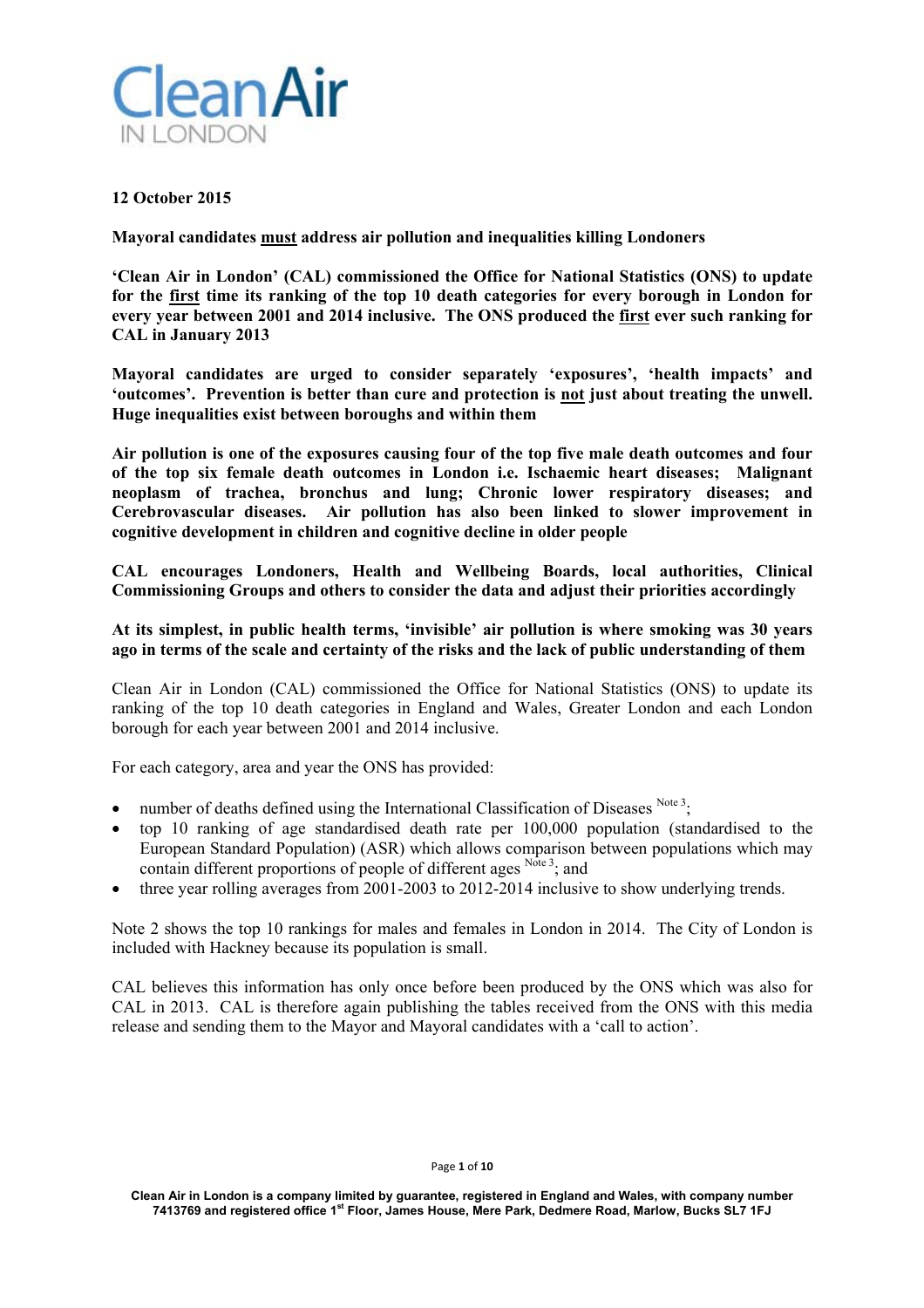

# **Key findings**

The ONS has provided a wealth of information which represents an official, high quality and consistent ranking of death categories in every London borough and for London as a whole for each of the last 14 years.

When considering the data it is essential to understand that exposure categories (e.g. air pollution, alcohol, obesity and smoking) cause health impacts (e.g. hardening and thickening of the arteries) which lead to death categories (e.g. heart attacks, strokes and lung cancer). In other words, **exposures** cause **impacts** and then **outcomes**. The ONS has provided 'outcome' data only.

Key findings include:

- i. top six male death categories in **London** in 2014 were: 1. Ischaemic heart diseases; 2. Dementia and Alzheimer's disease; 3. Malignant neoplasm of trachea, bronchus and lung; 4. Chronic lower respiratory diseases; 5. Cerebrovascular diseases; and 6. Influenza and pneumonia;
- ii. top six female death categories in **London** in 2014 were: 1. Dementia and Alzheimer's disease; 2. Ischaemic heart diseases; 3. Cerebrovascular diseases; 4. Influenza and pneumonia; 5. Chronic lower respiratory diseases; and 6. Malignant neoplasm of trachea, bronchus and lung;
- iii. air pollution is one of the exposure categories known to cause four of the top five male death categories and four of the top six female death categories. Air pollution has also been linked to slower improvement in cognitive development in children and cognitive decline in older people e.g. Dementia and Alzheimer's disease. At a **borough**, **London** or **national** level, no one cause of death will be responsible for all the deaths in a death category or even most of them;
- iv. why are there such large changes within the three-year rolling ASR for **London** between 2001-2003 and 2012-2014?:

| Male |                                                     | 2001-2003 | 2012-2014 |
|------|-----------------------------------------------------|-----------|-----------|
|      | 1. Ischaemic heart diseases                         | 304.7     | 162.2     |
|      | 2. Malignant neoplasm of trachea, bronchus and lung | 97.6      | 73.5      |
|      | 3. Dementia and Alzheimer's disease                 | 29.3      | 72.7      |
|      | 4. Chronic lower respiratory diseases               | 87.7      | 68.8      |
|      | 5. Cerebrovascular diseases                         | 127.8     | 65.3      |
|      | 6. Influenza and pneumonia                          | 112.5     | 61.4      |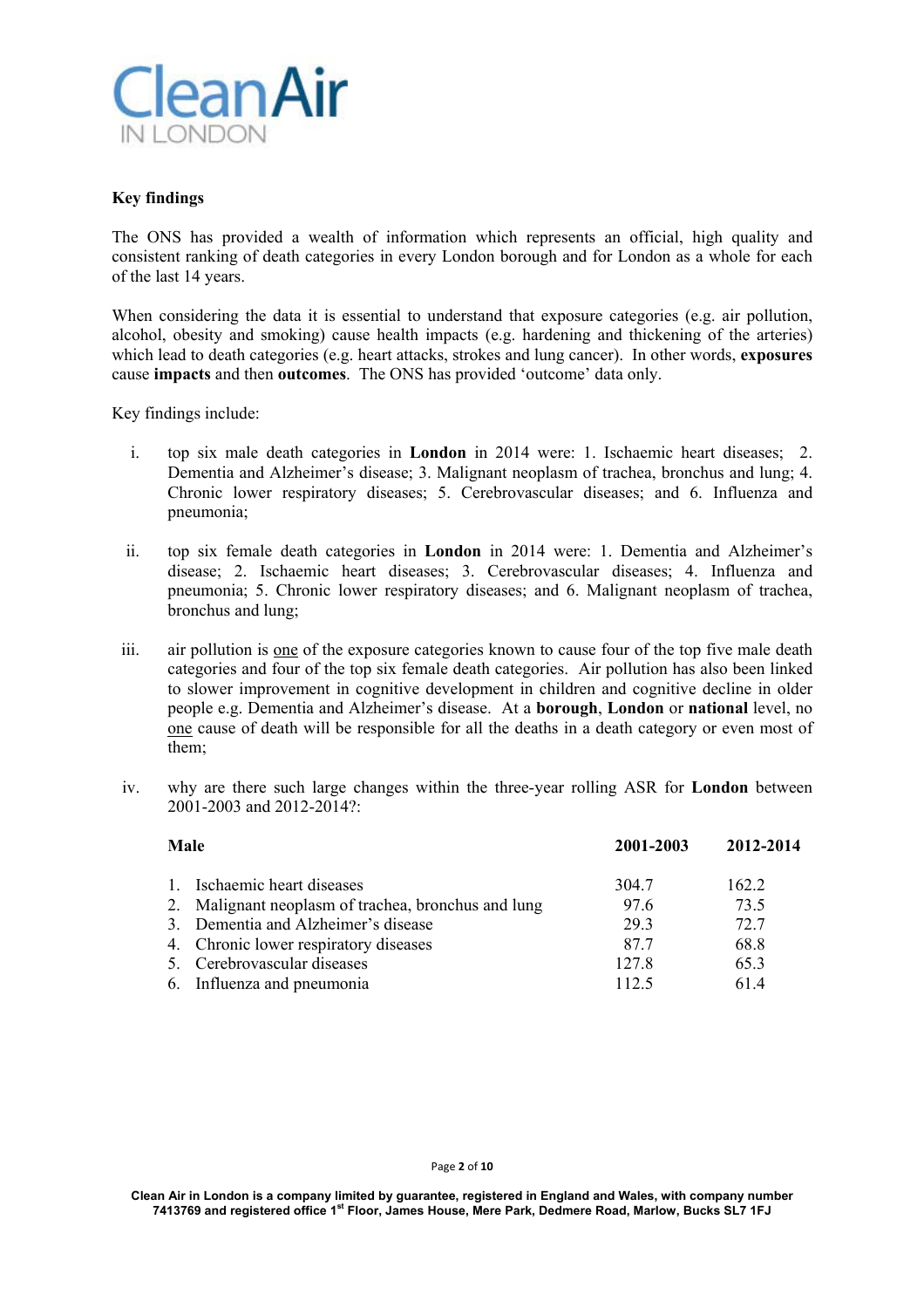

| Female                                                 | 2001-2003 | 2012-2014 |
|--------------------------------------------------------|-----------|-----------|
| Dementia and Alzheimer's disease                       | 38.0      | 82.3      |
| 2. Ischaemic heart diseases                            | 156.9     | 77.5      |
| 3. Cerebrovascular diseases                            | 113.2     | 55.5      |
| 4. Influenza and pneumonia                             | 89.5      | 46.8      |
| 5. Chronic lower respiratory diseases                  | 46.5      | 46.2      |
| Malignant neoplasm of trachea, bronchus and lung<br>6. | 45.6      | 45.4      |

# **Please note that the increase in ASR for Dementia and Alzheimer's disease may be attributable to: an underlying increase; better diagnosis; and/or the statistical category being broadened in 2010/2011 to include more sub-categories.**

- v. there are also important differences between London and England. For example, for males in the three year rolling period 2012-2014: why do more males die of 'Malignant neoplasm of trachea, bronchus and lung' in London than England (even though smoking rates are lower in London)?; and why is 'Heart failure and complications and ill-defined heart disease' in the top 10 ranking for London in 2012-2014 but not 'Malignant neoplasm of the oesophagus'? For example, why were females in London in the three year rolling period 2012-2014 more likely to die of 'Influenza and pneumonia' than in England and Wales?
- vi. why did the total number of deaths in England and Wales fall between 2001 and 2014? Why are so few deaths reported in London?

All the underlying data are being published as part of this investigation.

# **Quotes**

Simon Birkett, Founder and Director of Clean Air in London, said: "It is astonishing the Government still does not publish this information.

"How long Londoners live for should not be determined by where they live. Useful data like this is part of a range of information that public health specialists are trained to understand and use to tackle health inequalities as well as improve and protect people's health. Local communities need to be confident that everything is being done to help people live longer, healthier lives. That's why we need the right data in the hands of public health teams in councils across England, working closely with partners like clinical commissioning groups.

"Clean Air in London encourages Londoners, Health and Wellbeing Boards, local authorities, Clinical Commissioning Groups and others to consider the data and adjust their priorities accordingly. Clean Air in London thanks the ONS for providing this valuable data.

"In London and across Europe, air pollution is killing more than 10 times the number of people dying from road traffic accidents. The known health effects of air pollution have rocketed in recent years with the World Health Organisation classifying outdoor air pollution as carcinogenic to humans in October 2013 as it did smoking in February 1985. At its simplest, in public health terms,

### Page **3** of **10**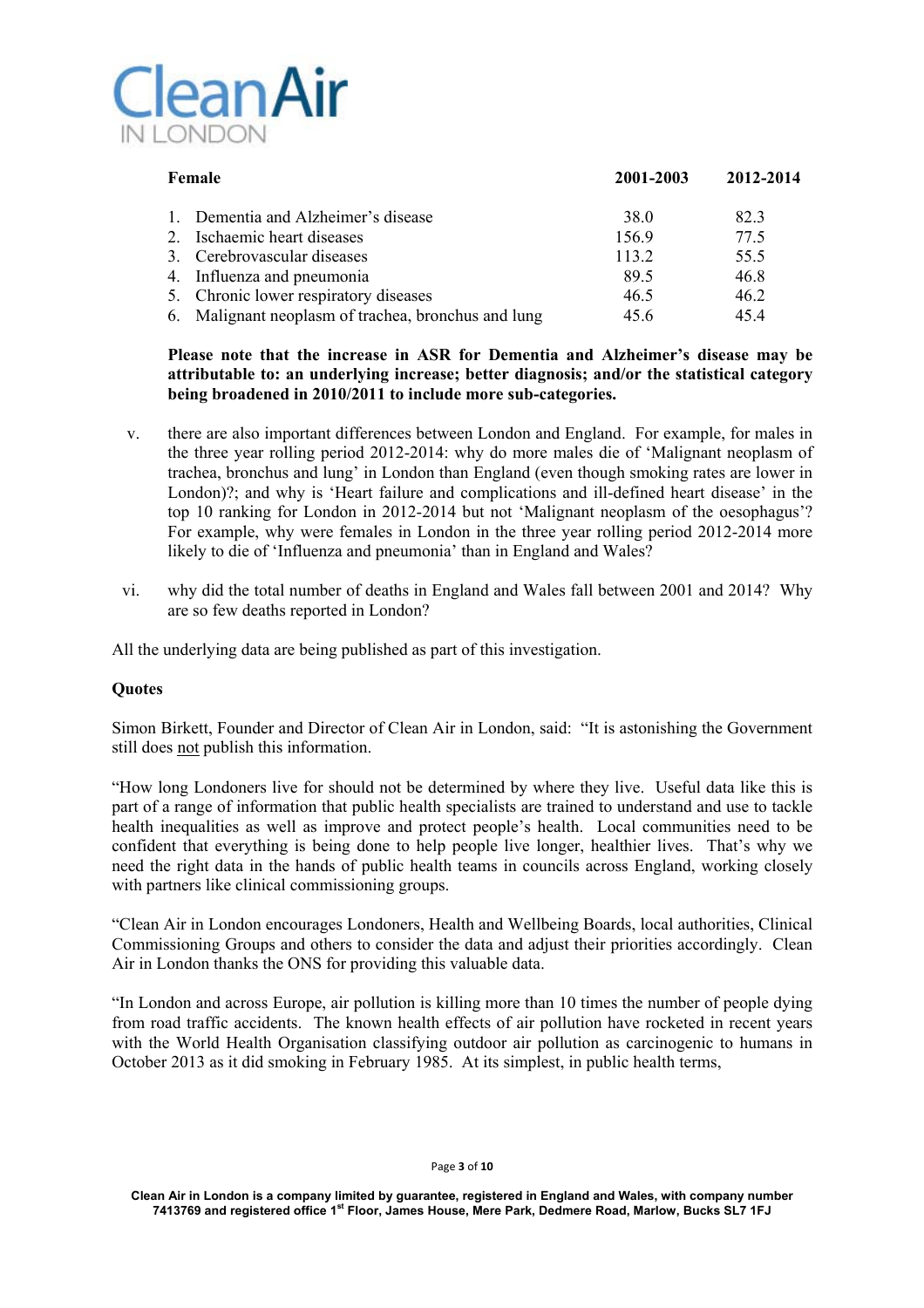

'invisible'air pollution is where smoking was 30 years ago in terms of the scale and certainty of the risks and the lack of public understanding of them.

"CAL urges the Mayoral candidates to consider separately exposures, health impacts and outcomes and seek specialist technical advice where necessary. Air pollution, alcoholism, obesity and smoking cause serious health impacts which may often result in death. Prevention is better than cure and protection is not just about treating the unwell.

"In the  $20<sup>th</sup>$  Century, 25 of the 30 year gain in United States life expectancy was attributable to advances in public health not medical treatment.

"CAL hopes that others will map and publicise the detailed, London and borough by borough, data."

## **Notes**

## **1. CAL is publishing summaries of the new data here**

### **CAL summaries**

# **[SEE ATTACHMENTS ON WEBSITE]**

### **Office of National Statistics data**

The ONS data, including borough by borough splits, in two excel spreadsheets, can be found on the ONS website here (dated 12 October 2015):

http://www.ons.gov.uk/ons/about-ons/business-transparency/freedom-of-information/what-can-irequest/published-ad-hoc-data/health/october-2015/index.html?translation-component=&callingid=77-6854-4&currLang=English&format=normal

### **2. Top 10 death categories in Greater London in 2014**

## **Male**

- 1. Ischaemic heart diseases e.g. heart attacks
- 2. Dementia and Alzheimer's disease
- 3. Malignant neoplasm of trachea, bronchus and lung e.g. lung cancer
- 4. Chronic lower respiratory diseases
- 5. Cerebrovascular diseases e.g. strokes
- 6. Influenza and pneumonia
- 7. Malignant neoplasm of prostate
- 8. Malignant neoplasm of colon, sigmoid, rectum and anus e.g. bowel cancer
- 9. Malignant neoplasm of lymphoid, haematopoietic and related tissue e.g. Hodgkin's Disease and leukaemia
- 10. Heart failure and complications and ill-defined heart disease

### Page **4** of **10**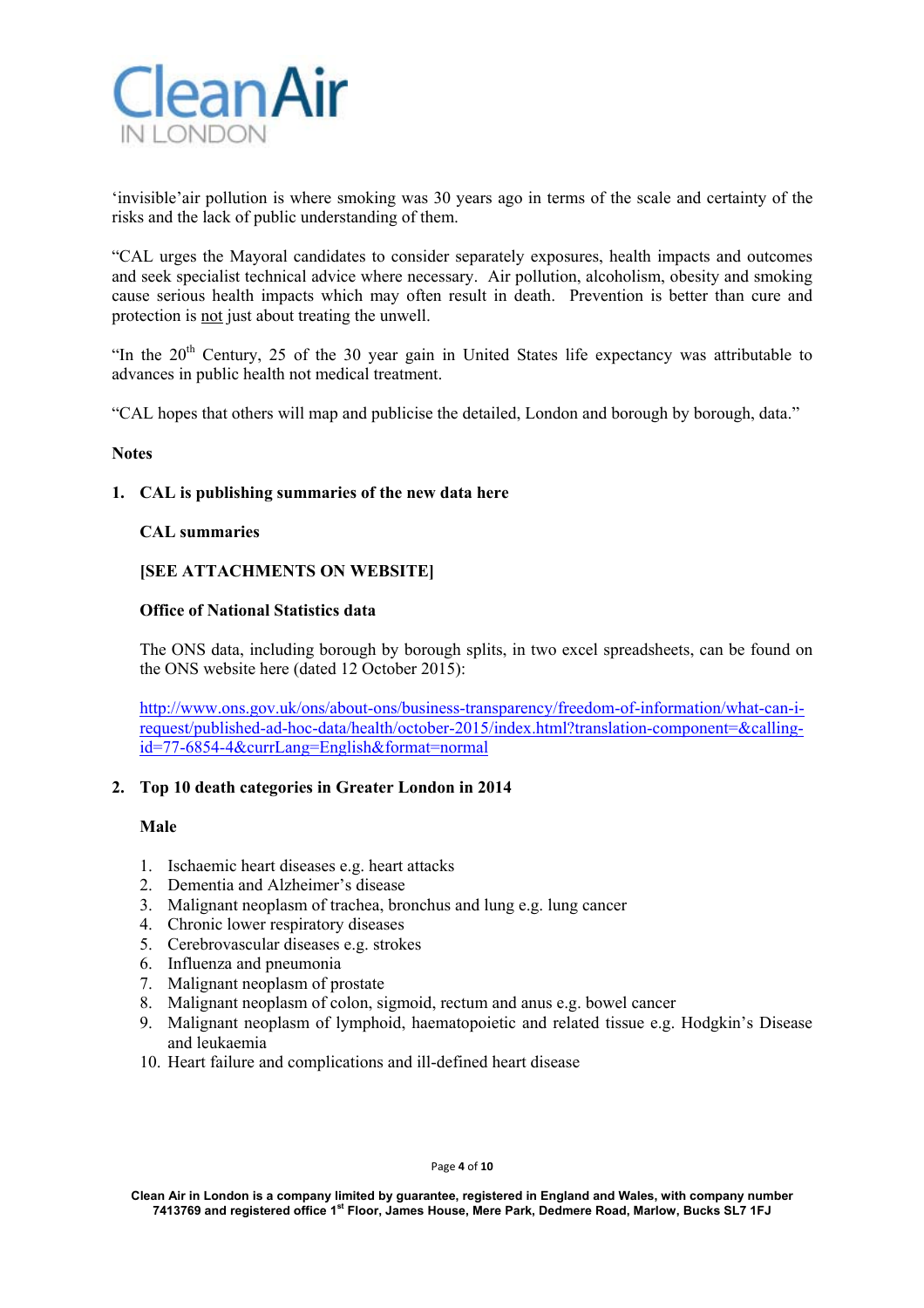

# **Female**

- 1. Dementia and Alzheimer's disease
- 2. Ischaemic heart diseases
- 3. Cerebrovascular diseases
- 4. Influenza and pneumonia
- 5. Chronic lower respiratory diseases
- 6. Malignant neoplasm of trachea, bronchus and lung
- 7. Malignant neoplasm of breast
- 8. Heart failure and complications and ill-defined heart disease
- 9. Malignant neoplasm of colon, sigmoid, rectum and anus
- 10. Malignant neoplasm of lymphoid, haematopoietic and related tissue e.g. Hodgkin's Disease and leukaemia

# **3. Definitions used by the Office for National Statistics**

The ONS ranked the death categories for CAL by the 'age standardised rate' of deaths in: England and Wales; Greater London; and each London borough between 2001 and 2014 inclusive.

The ranks for all of the years are based on the age-standardised rates for leading categories of death (ASR). These concern the underlying category of death. In the data, each leading category can contain a number of separate ICD-10 codes (i.e. the majority of the time, the leading categories of death reflect a number of categories or sub-categories). The definitions can be found via the following link at the end of this document (Annex A):

www.ons.gov.uk/ons/rel/hsq/health-statistics-quarterly/no--28--winter-2005/leading-causes-ofdeath-in-england-and-wales---how-should-we-group-causes-.pdf

Further details on the specific ICD-10 codes contained within the definition of a leading category, can be found via the following link:

http://apps.who.int/classifications/icd10/browse/2010/en

Information on coding changes that were implemented by the ONS in 2011 can be found here. The coding changes reflected the use of more recent software released by the World Health Organisation:

http://www.ons.gov.uk/ons/rel/subnational-health3/results-of-the-icd-10-v2010-bridge-codingstudy--england-and-wales--2009/2009/index.html

More specific information on the dementia figures can be found under point V on page 4.

The above changes have impacted on some categories of death for 2011 and 2012. A change in coding rules, applied by ONS to select the underlying category of death from all the causes listed on the death certificate, resulted in some categories being more or less likely to be selected as the

Page **5** of **10**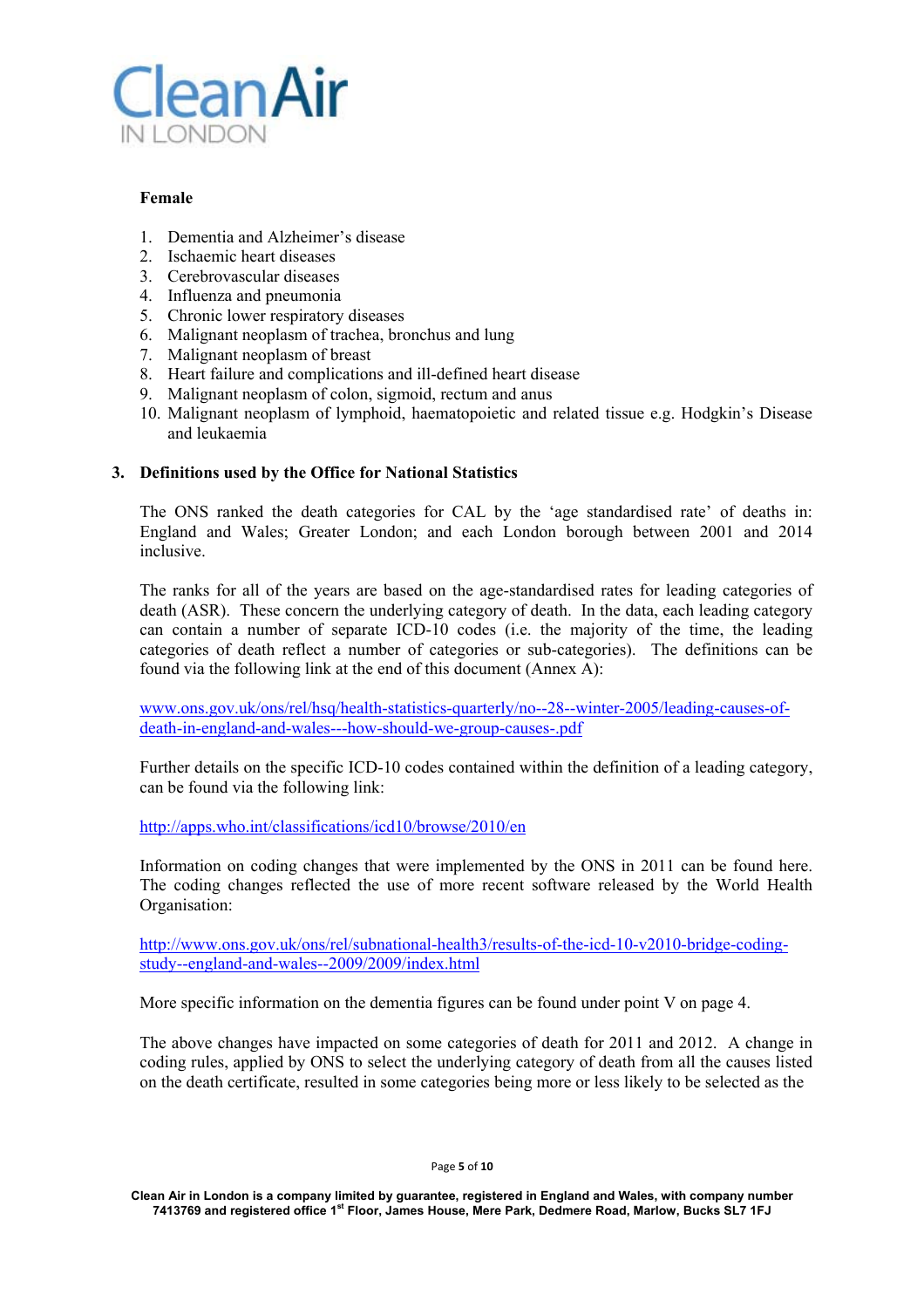

underlying category. This change is likely to explain, at least partly, the increase in deaths from Alzheimer's disease and dementia observed between 2010 and 2011.

CAL understands that there have been some other software changes since then. This link provides information on more recent software/coding changes that may be useful in interpreting the dementia data.

http://www.ons.gov.uk/ons/dcp171778\_373602.pdf

On 1 January 2014, ONS changed the software used to code category of death to a package called IRIS (version 2013). Further information can be found in a background note. In general:

- Age-standardised rates per 100,000 population (ASR) are standardised to the 1976 European Standard Population. Age-standardised rates are used to allow comparison between populations which may contain different proportions of people of different ages.
- Underlying cause of death was defined using the International Classification of Diseases, Tenth Revision (ICD-10) codes in Health Statistics Quarterly 28, Winter 2005, Annex A
- ASR was not calculated for CAL where there were less than 10 deaths in a year. ASR based on less than 20 deaths were italicised and must be interpreted with caution.

# **Other publications from the Office for National Statistics**

Deaths registered in England and Wales in 2014:

http://www.ons.gov.uk/ons/rel/vsob1/death-reg-sum-tables/2014/sb-deaths-first-release-- 2014.html

ONS reports annually on the leading categories of death in England, but CAL is not aware of anyone who has done this analysis before at the local authority level other than for CAL in 2013. ONS also reports the leading categories by sex for broad age groups in England.

Figures on smoking prevalence and numbers of smoking related deaths for local authorities are available from the Local Tobacco Control Profiles:

http://www.tobaccoprofiles.info/

The underlying data can be downloaded from the tool above.

Indicators of smoking prevalence and smoking-related deaths in our local authority Health Profiles:

http://www.apho.org.uk/default.aspx?RID=49802

Page **6** of **10**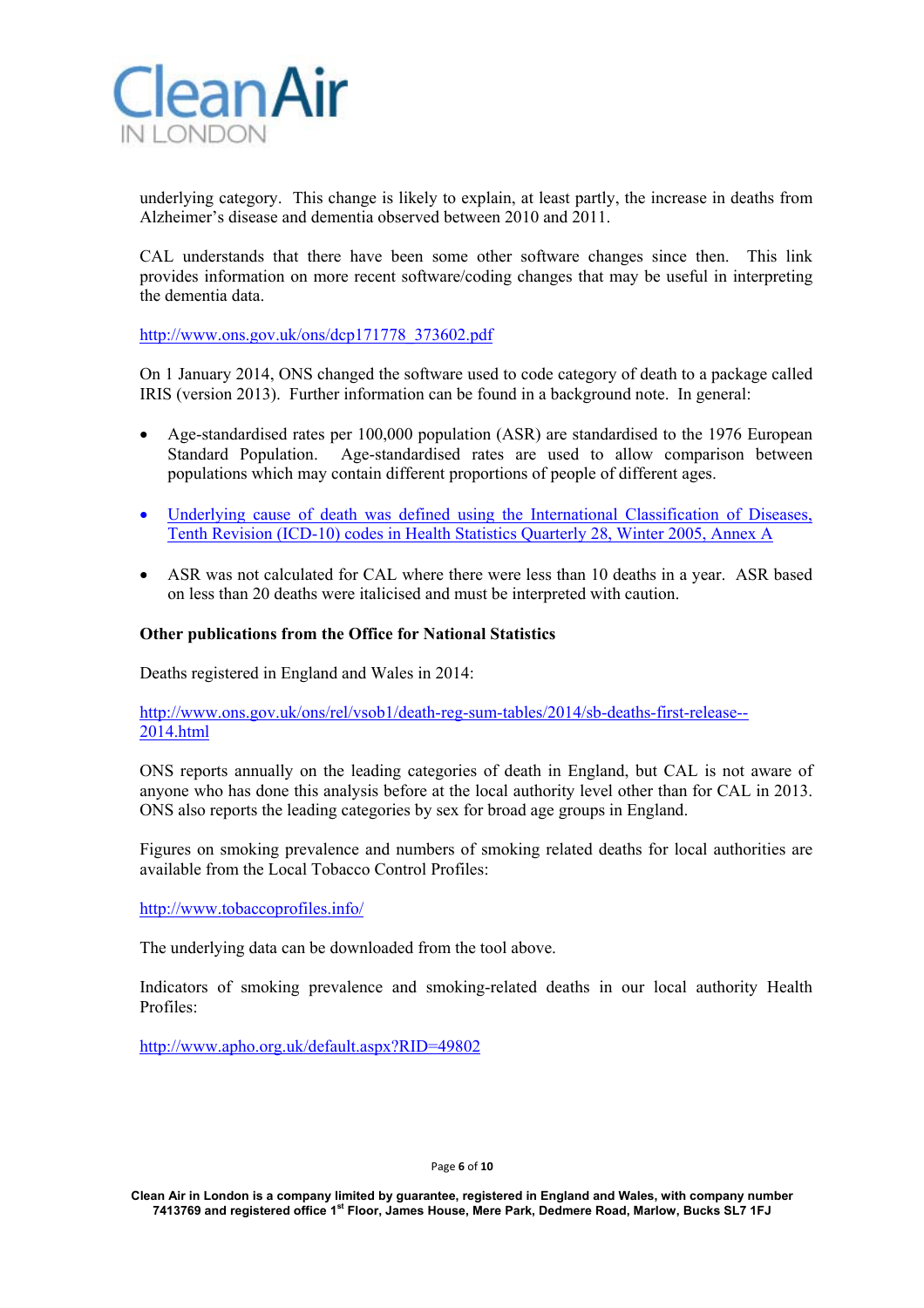

The underlying data can also be downloaded. It may be easier to download figures for individual indicators from the Health Profiles than using the tobacco profile data.

# **4. Letter from the Mayor of London stating he did not hold this data**

The Mayor wrote to CAL in 2013 stating that all the public health data relating to mortality held by the Greater London Authority is published on the London Datastore and can be accessed using the following link:

http://data.london.gov.uk/dataset/deaths-and-mortality-ratios-borough

Additional datasets may also be held by Public Health England's London team. As far as CAL is aware, the Mayor still does not collect the local data published here by CAL.

# **5. Scientific evidence about causes, health impacts and outcomes**

## **General summary**

http://www.kphe.ca/air-pollution.php

Ischaemic heart disease (page 8)

*The risk of ischaemic heart disease, which includes heart attacks, has particularly strong and consistent associations with PM2.5.* 

Cerebrovascular (page 9)

*A large study in the United States reported significant associations with hospital admissions for a variety of cardiovascular diseases, including ischaemic heart disease, cerebrovascular disease and heart failure (Dominici et al., 2006)* 

Malignant neoplasm of trachea, bronchus and lung

http://www.iarc.fr/en/media-centre/iarcnews/pdf/pr221\_E.pdf

http://www.iarc.fr/en/media-centre/pr/2012/pdfs/pr213\_E.pdf

Chronic lower respiratory diseases

http://www.who.int/gard/publications/Risk%20factors.pdf

Dementia and Alzheimer's disease

http://www.sciencedaily.com/releases/2012/02/120213185121.htm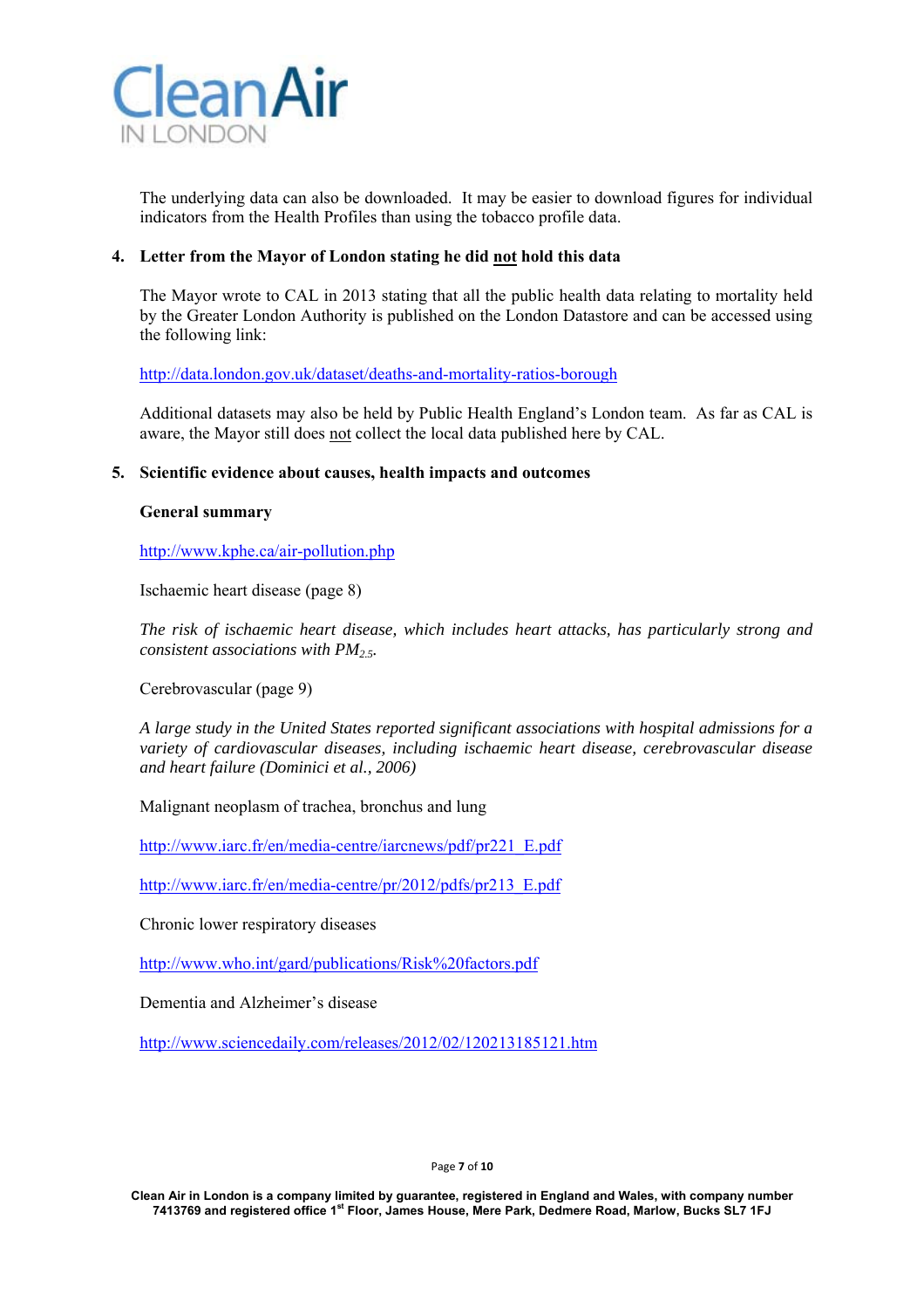

http://alzheimers.about.com/od/prevention/a/Does-Air-Pollution-Increase-The-Risk-Of-Developing-Alzheimers-Disease.htm

Association between traffic-related air pollution in schools and cognitive development in primary school children

http://journals.plos.org/plosmedicine/article?id=10.1371/journal.pmed.1001792

# **6. Committee on the Medical Effects of Air Pollution**

http://www.bbc.co.uk/news/business-34455338

http://www.comeap.org.uk/documents/reports/39-page/linking/51-the-mortality-effects-of-longterm-exposure-to-particulate-air-pollution-in-the-united-kingdom

http://www.comeap.org.uk/documents/statements/39-page/linking/46-mortality-burden-ofparticulate-air-pollution

## **7. Public Health Outcomes Framework website**

http://www.phoutcomes.info/public-health-outcomesframework#page/3/gid/1000043/pat/6/par/E12000004/ati/102/are/E06000015/iid/30101/age/230/s ex/4

## **8. London Health Observatory**

http://www.lho.org.uk/

Indicator Portal of the Health and Social Care Information Centre:

https://indicators.ic.nhs.uk/webview/

To find data on cancer, for example, from the panel on the left hand side select:

- 'Compendium of population health indicators'; then select
- 'Illness or condition' then 'Cancer'.

See the list of cancer sites, including lung and bladder.

Within these sites there is a range of tables, providing data on cancer incidence and mortality e.g. lung cancer rates for London boroughs, from the table 'Mortality from lung cancer: directly standardised rate, all ages, three year average, MFP'. This provides rates, and the number of deaths, for all English local authorities. There are other tables which provide trends in annual rates, and rates for premature deaths (under 75s).

#### Page **8** of **10**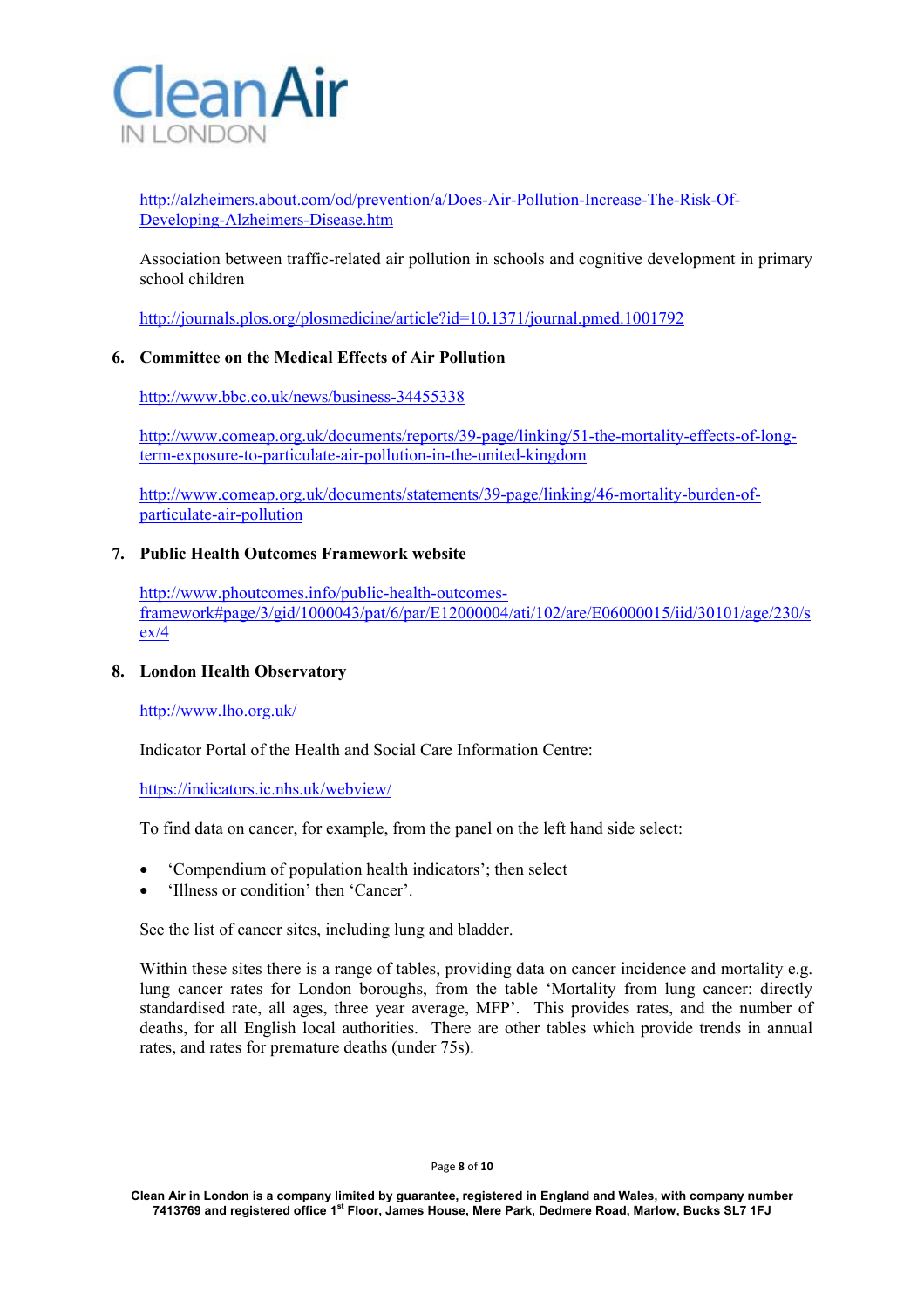

# **9. Clean Air in London ranking of exposure categories by number of attributable deaths**

http://cleanairinlondon.org/health/clean-air-in-cities-index/

# **10. Ten Great Public Health Achievements, United States, 1900-1999**

*"During the 20th century, the health and life expectancy of persons residing in the United States improved dramatically. Since 1900, the average lifespan of persons in the United States has lengthened by >30 years; 25 years of this gain are attributable to advances in public health. To highlight these advances,* MMWR *will profile 10 public health achievements in a series of reports published through December 1999."* 

http://jama.jamanetwork.com/article.aspx?articleid=189663

## **11. Information and action by the United Nations and related bodies**

# **World Health Organisation**

On 24 March 2014, the World Health Organisation published estimates that around 7 million people died – one in eight of total global deaths – in 2012 as a result of air pollution exposure. That finding more than doubled previous estimates and confirmed that air pollution is now the world's largest single environmental health risk. Reducing air pollution could save millions of lives.

Included in the assessment was a breakdown of deaths attributed to specific diseases, underlining that the vast majority of air pollution deaths are due to cardiovascular diseases as follows:

Outdoor air pollution-caused deaths – breakdown by disease:

- $\bullet$  40% ischaemic heart disease:
- $\bullet$  40% stroke;
- $\bullet$  11% chronic obstructive pulmonary disease (COPD);
- $\bullet$  6% lung cancer; and
- 3% acute lower respiratory infections in children.

Indoor air pollution-caused deaths – breakdown by disease:

- $\bullet$  34% stroke:
- 26% ischaemic heart disease;
- $\bullet$  22% COPD;
- 12% acute lower respiratory infections in children; and
- 6% lung cancer.

These estimates are based on the latest WHO mortality data from 2012 as well as evidence of health risks from air pollution exposures. Estimates of people's exposure to outdoor air pollution in different parts of the world were formulated through a new global data mapping. This

### Page **9** of **10**

**Clean Air in London is a company limited by guarantee, registered in England and Wales, with company number 7413769 and registered office 1st Floor, James House, Mere Park, Dedmere Road, Marlow, Bucks SL7 1FJ**